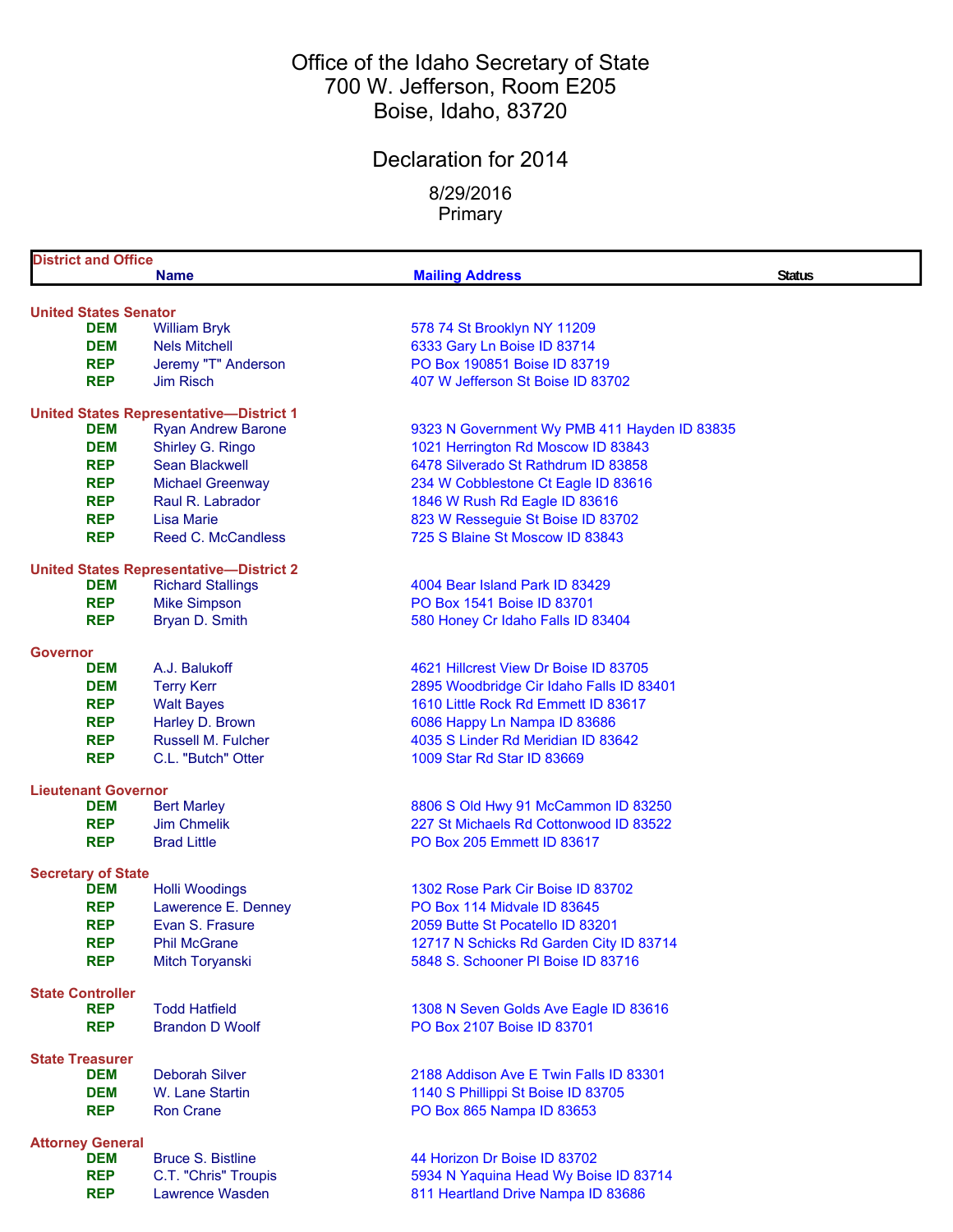**Superintendent of Public Instruction<br>DEM** Jana Jones

#### **Name Mailing Address Status Status**

| <b>REP</b><br><b>REP</b><br><b>REP</b><br><b>REP</b> | John R. Eynon<br><b>Andrew Grover</b><br><b>Randy Jensen</b><br><b>Sherri Ybarra</b> | 80 Long Haul Rd Grangeville ID 83530<br>461 Harris View Way Melba ID 83641<br>545 W Park St American Falls ID 8321<br>1447 NE Idarock Mountain Home ID 83 |
|------------------------------------------------------|--------------------------------------------------------------------------------------|-----------------------------------------------------------------------------------------------------------------------------------------------------------|
| <b>Supreme Court Justice</b>                         |                                                                                      |                                                                                                                                                           |
|                                                      | To succeed: Joel Horton                                                              |                                                                                                                                                           |
| <b>NON</b>                                           | <b>Joel Horton</b><br><b>NON</b> William "Breck" Seiniger                            | PO Box 1615 Boise ID 83701<br>1395 W Parkhill Dr Boise ID 83702                                                                                           |
|                                                      | To succeed: Warren E. Jones                                                          |                                                                                                                                                           |
| <b>NON</b>                                           | Warren E. Jones                                                                      | 451 W State St Boise ID 83702                                                                                                                             |
| <b>Appellate Court Judge</b>                         |                                                                                      |                                                                                                                                                           |
| <b>NON</b>                                           | To succeed: Sergio A. Gutierrez<br>Sergio A. Gutierrez                               | PO Box 83720 Boise ID 83720                                                                                                                               |
| <b>District Judge-District 1</b>                     |                                                                                      |                                                                                                                                                           |
|                                                      | To succeed: Barbara Buchanan                                                         |                                                                                                                                                           |
| <b>NON</b>                                           | <b>Barbara Buchanan</b><br>To succeed: Benjamin R. Simpson                           | 215 S First Sandpoint ID 83864                                                                                                                            |
| <b>NON</b>                                           | Benjamin R. Simpson                                                                  | PO Box 3085 Coeur d'Alene ID 83816                                                                                                                        |
|                                                      | To succeed: Fred M. Gibler                                                           |                                                                                                                                                           |
|                                                      | <b>NON</b> Fred M. Gibler                                                            | PO Box 1332 Pinehurst ID 83850                                                                                                                            |
| <b>NON</b>                                           | To succeed: John T. Mitchell<br>John T. Mitchell                                     | PO Box 9000 Coeur d'Alene ID 83816                                                                                                                        |
| <b>NON</b>                                           | To succeed: Lansing L. Haynes<br>Lansing L. Haynes                                   | PO Box 9000 Coeur d'Alene ID 83816                                                                                                                        |
|                                                      | To succeed: Richard S. Christensen                                                   |                                                                                                                                                           |
| <b>NON</b>                                           | Richard S. Christensen                                                               | PO Box 3175 Coeur d'Alene ID 83816                                                                                                                        |
| <b>District Judge-District 2</b>                     |                                                                                      |                                                                                                                                                           |
|                                                      | To succeed: Jeff M. Brudie                                                           |                                                                                                                                                           |
| <b>NON</b>                                           | <b>John Bradbury</b>                                                                 | 729 Preston Ave Lewiston ID 83501                                                                                                                         |
| <b>NON</b>                                           | Jeff M. Brudie<br>To succeed: John R. Stegner                                        | PO Box 896 Lewiston ID 83501                                                                                                                              |
| <b>NON</b>                                           | John R. Stegner                                                                      | <b>PO Box 8068 Moscow ID 83843</b>                                                                                                                        |
|                                                      | To succeed: Michael J. Griffin                                                       |                                                                                                                                                           |
| <b>NON</b>                                           | Michael J. Griffin                                                                   | 320 W Main St Grangeville ID 83530                                                                                                                        |
| <b>District Judge-District 3</b>                     |                                                                                      |                                                                                                                                                           |
|                                                      | To succeed: Bradly S. Ford                                                           |                                                                                                                                                           |
| <b>NON</b>                                           | <b>Bradly S. Ford</b>                                                                | 1115 Albany St Caldwell ID 83605                                                                                                                          |
| <b>NON</b>                                           | To succeed: George A. Southworth<br>George A. Southworth                             | 1115 Albany St Caldwell ID 83605                                                                                                                          |
|                                                      | To succeed: Juneal C. Kerrick                                                        |                                                                                                                                                           |
| <b>NON</b>                                           | Juneal C. Kerrick                                                                    | 1115 Albany St Caldwell ID 83605                                                                                                                          |
| <b>NON</b>                                           | To succeed: Molly J. Huskey                                                          |                                                                                                                                                           |
|                                                      | Molly J. Huskey<br>To succeed: Susan E. Wiebe                                        | 1115 Albany St Caldwell ID 83605                                                                                                                          |
| <b>NON</b>                                           | Susan E. Wiebe                                                                       | 1130 Third Ave North Payette ID 83661                                                                                                                     |
|                                                      | To succeed: Thomas J. Ryan                                                           |                                                                                                                                                           |
| <b>NON</b>                                           | Thomas J. Ryan                                                                       | 1115 Albany St Caldwell ID 83605                                                                                                                          |
| <b>District Judge-District 4</b>                     |                                                                                      |                                                                                                                                                           |
|                                                      | To succeed: Cheri C. Copsey                                                          |                                                                                                                                                           |
| <b>NON</b>                                           | Cheri C. Copsey                                                                      | 200 W Front St Boise ID 83702                                                                                                                             |
| <b>NON</b>                                           | To succeed: Deborah Bail<br><b>Deborah Bail</b>                                      | 200 W Front St Rm 5150 Boise ID 8370                                                                                                                      |
|                                                      | To succeed: Lynn Norton                                                              |                                                                                                                                                           |
| <b>NON</b>                                           | <b>Lynn Norton</b>                                                                   | PO Box 16801 Boise ID 83715                                                                                                                               |

**To succeed: Melissa Moody**

**To succeed: Michael Wetherell**

|            | endent of Public Instruction |                                        |
|------------|------------------------------|----------------------------------------|
| DEM        | Jana Jones                   | 3560 Handly Ave Idaho Falls ID 83404   |
| <b>REP</b> | John R. Eynon                | 80 Long Haul Rd Grangeville ID 83530   |
| <b>REP</b> | <b>Andrew Grover</b>         | 461 Harris View Way Melba ID 83641     |
| <b>REP</b> | <b>Randy Jensen</b>          | 545 W Park St American Falls ID 83211  |
| REP        | <b>Sherri Ybarra</b>         | 1447 NE Idarock Mountain Home ID 83647 |
|            | $\Omega$ ourt luation        |                                        |

200 W Front St Boise ID 83702 200 W Front St Rm 5150 Boise ID 83702 **PO Box 16801 Boise ID 83715 NON** Melissa Moody 200 W Front St Boise ID 83702

**NON** Rebecca W. Arnold 3973 Erick Ln Boise ID 83704 **NON** Les Bock **5960 N Willowdale Ln Garden City ID 83714** Withdrawn 3/14/2014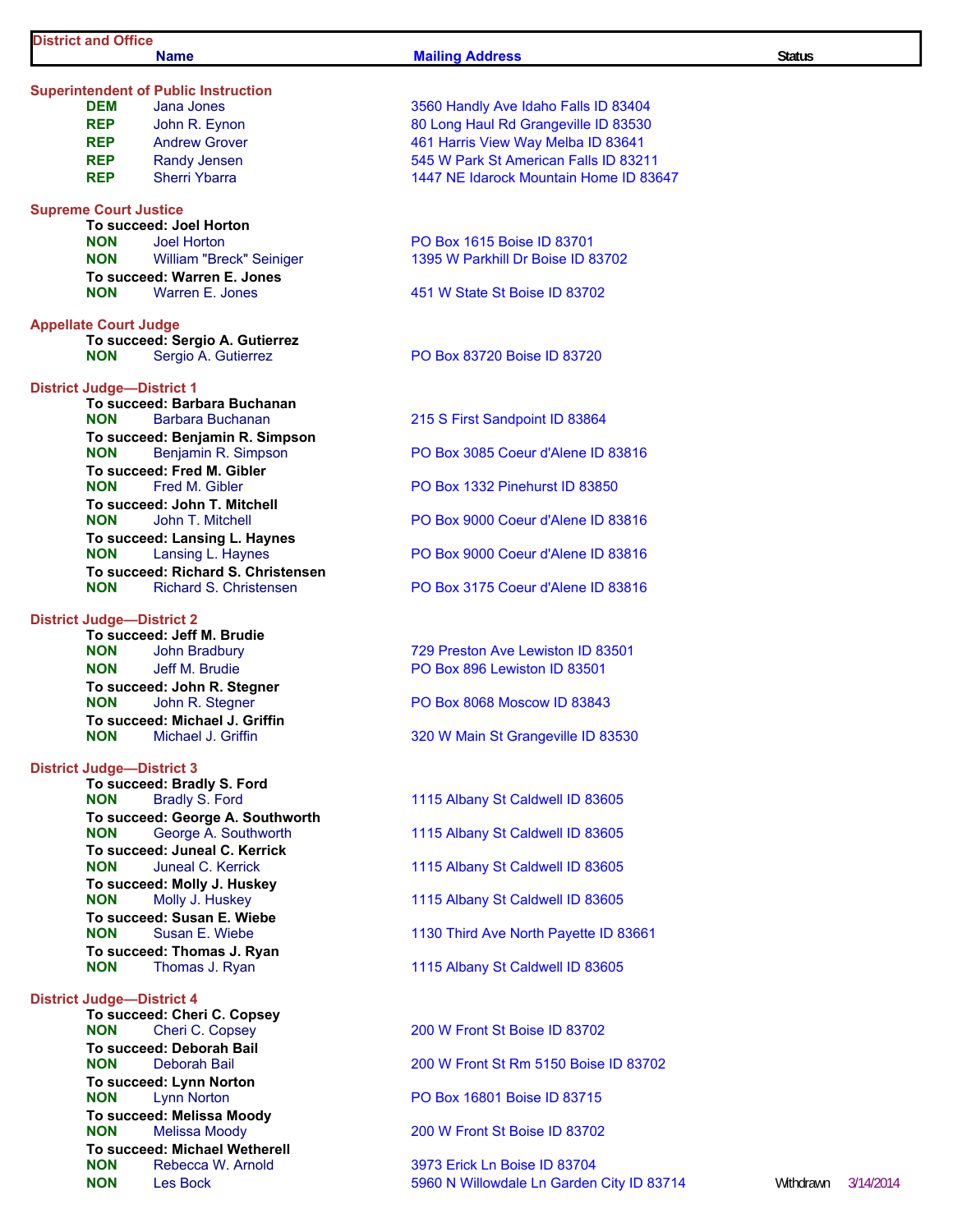# **District and Office**

| NUN                                                                                                           | Samuel A. Hoagianu                                                                                                                                                                                                                                                                                                          |
|---------------------------------------------------------------------------------------------------------------|-----------------------------------------------------------------------------------------------------------------------------------------------------------------------------------------------------------------------------------------------------------------------------------------------------------------------------|
| <b>NON</b>                                                                                                    | Jeanne M. Howe                                                                                                                                                                                                                                                                                                              |
| <b>NON</b>                                                                                                    | <b>Jonathan Medema</b>                                                                                                                                                                                                                                                                                                      |
| <b>NON</b>                                                                                                    | Charles F. Peterson                                                                                                                                                                                                                                                                                                         |
|                                                                                                               | To succeed: Patrick H. Owen                                                                                                                                                                                                                                                                                                 |
| <b>NON</b>                                                                                                    | Patrick H. Owen                                                                                                                                                                                                                                                                                                             |
|                                                                                                               | To succeed: Richard D. Greenwood                                                                                                                                                                                                                                                                                            |
| <b>NON</b>                                                                                                    | <b>Les Bock</b>                                                                                                                                                                                                                                                                                                             |
| <b>NON</b>                                                                                                    | Richard D. Greenwood                                                                                                                                                                                                                                                                                                        |
|                                                                                                               | To succeed: Thomas F. Neville                                                                                                                                                                                                                                                                                               |
| <b>NON</b>                                                                                                    | Thomas F. Neville                                                                                                                                                                                                                                                                                                           |
|                                                                                                               | To succeed: Timothy L. Hansen                                                                                                                                                                                                                                                                                               |
| <b>NON</b>                                                                                                    | Timothy L. Hansen                                                                                                                                                                                                                                                                                                           |
| District Judge—District 5<br><b>NON</b><br><b>NON</b><br><b>NON</b><br><b>NON</b><br><b>NON</b><br><b>NON</b> | To succeed: Eric J. Wildman<br>Eric J. Wildman<br>To succeed: G. Richard Bevan<br><b>G. Richard Bevan</b><br>To succeed: John K. Butler<br>John K. Butler<br>To succeed: Jonathan P. Brody<br>Jonathan P. Brody<br>To succeed: Michael R. Crabtree<br>Michael R. Crabtree<br>To succeed: Randy J. Stoker<br>Randy J. Stoker |
| NON                                                                                                           | To succeed: Robert J. Elgee<br>Robert J. Elgee                                                                                                                                                                                                                                                                              |
|                                                                                                               |                                                                                                                                                                                                                                                                                                                             |

### **District Judge—District 6**

#### **District Judge—District 7**

|            | To succeed: Dane H. Watkins Jr. |
|------------|---------------------------------|
| <b>NON</b> | Dane H. Watkins Jr.             |
|            | To succeed: Darren B. Simpson   |
| <b>NON</b> | Andre Linchenko Lawsor          |
| <b>NON</b> | Darren B. Simpson               |
|            | To succeed: Gregory W. Moeller  |
| <b>NON</b> | Gregory W. Moeller              |
|            | To succeed: Joel E. Tingey      |
| <b>NON</b> | <b>Randy Neal</b>               |
| <b>NON</b> | Joel E. Tingey                  |
|            | To succeed: Jon J. Shindurling  |
| <b>NON</b> | Scott J. Davis                  |
| <b>NON</b> | <b>Bruce L. Pickett</b>         |
| <b>NON</b> | Stevan H. Thompson              |

#### **Legislative District # 1**

| <b>State Senator</b> |                                         |
|----------------------|-----------------------------------------|
| <b>CON</b>           | <b>Christian Fioravanti</b>             |
| <b>CON</b>           | Jack Mervin                             |
| <b>REP</b>           | <b>Danielle Ahrens</b>                  |
| <b>REP</b>           | Shawn A. Keough                         |
|                      | <b>State Representative, Position A</b> |
| <b>DEM</b>           | Laura Bry                               |
| <b>DEM</b>           | <b>Steve Tanner</b>                     |
| REP                  | <b>Heather Scott</b>                    |
|                      |                                         |

| <b>NON</b>      | Samuel A. Hoagland                                     | 702 W Idaho Ste 1100 Boise ID 83702                                               |           |           |
|-----------------|--------------------------------------------------------|-----------------------------------------------------------------------------------|-----------|-----------|
| NON             | Jeanne M. Howe                                         | PO Box 45314 Boise ID 83711                                                       |           |           |
| <b>NON</b>      | Jonathan Medema                                        | 2276 E Beatrice Meridian ID 83642                                                 |           |           |
| <b>NON</b>      | <b>Charles F. Peterson</b>                             | 2863 S Palmatier Way Boise ID 83716                                               | Withdrawn | 3/24/2014 |
| NON             | To succeed: Patrick H. Owen<br>Patrick H. Owen         | 200 W Front St Boise ID 83702                                                     |           |           |
|                 | To succeed: Richard D. Greenwood                       |                                                                                   |           |           |
| NON             | Les Bock                                               | 5960 N Willowdale Ln Garden City ID 83714                                         |           |           |
| <b>NON</b>      | <b>Richard D. Greenwood</b>                            | 200 W Front St Boise ID 83702                                                     |           |           |
|                 | To succeed: Thomas F. Neville                          |                                                                                   |           |           |
| NON             | Thomas F. Neville<br>To succeed: Timothy L. Hansen     | 200 W Front St Ste 5100 Boise ID 83702                                            |           |           |
| NON             | Timothy L. Hansen                                      | 200 W Front St #5113 Boise ID 83702                                               |           |           |
|                 | Judge—District 5                                       |                                                                                   |           |           |
| NON             | To succeed: Eric J. Wildman<br>Eric J. Wildman         | <b>PO Box 2707 Twin Falls ID 83301</b>                                            |           |           |
|                 | To succeed: G. Richard Bevan                           |                                                                                   |           |           |
| NON.            | G. Richard Bevan                                       | PO Box 126 Twin Falls ID 83303                                                    |           |           |
|                 | To succeed: John K. Butler                             |                                                                                   |           |           |
| NON             | John K. Butler<br>To succeed: Jonathan P. Brody        | 233 W Main St Jerome ID 83338                                                     |           |           |
| NON             | Jonathan P. Brody                                      | PO Box 368 Rupert ID 83350                                                        |           |           |
|                 | To succeed: Michael R. Crabtree                        |                                                                                   |           |           |
| <b>NON</b>      | Michael R. Crabtree                                    | 2782 Fairmont Burley ID 83318                                                     |           |           |
|                 | To succeed: Randy J. Stoker                            |                                                                                   |           |           |
| NON             | Randy J. Stoker<br>To succeed: Robert J. Elgee         | PO Box 126 Twin Falls ID 83303                                                    |           |           |
| NON.            | Robert J. Elgee                                        | PO Box 3233 Hailey ID 83333                                                       |           |           |
|                 | <b>Judge-District 6</b>                                |                                                                                   |           |           |
| NON             | To succeed: David C. Nye                               | 624 E Center Pocatello ID 83201                                                   |           |           |
|                 | David C. Nye<br>To succeed: Mitchell W. Brown          |                                                                                   |           |           |
| NON             | Mitchell W. Brown                                      | 159 S Main Soda Springs ID 83276                                                  |           |           |
|                 | To succeed: Robert C. Naftz                            |                                                                                   |           |           |
| NON             | Lynn Brower                                            | 353 E Webb Canyon Rd Inkom ID 83245                                               |           |           |
| NON             | Robert C. Naftz<br>To succeed: Stephen S. Dunn         | 624 E Center Room 220 Pocatello ID 83201                                          |           |           |
| NON             | Stephen S. Dunn                                        | 624 E Center Room 220 Pocatello ID 83201                                          |           |           |
|                 | Judge-District 7                                       |                                                                                   |           |           |
| <b>NON</b>      | To succeed: Dane H. Watkins Jr.<br>Dane H. Watkins Jr. | PO Box 50781 Idaho Falls ID 83405                                                 |           |           |
|                 | To succeed: Darren B. Simpson                          |                                                                                   |           |           |
| NON             | Andre Linchenko Lawson                                 | 2050 Cabellaro Drive Idaho Falls ID 83406                                         |           |           |
| <b>NON</b>      | Darren B. Simpson                                      | 501 N Maple #310 Blackfoot ID 83221                                               |           |           |
|                 | To succeed: Gregory W. Moeller                         |                                                                                   |           |           |
| NON.            | Gregory W. Moeller<br>To succeed: Joel E. Tingey       | PO Box 389 Rexburg ID 83440                                                       |           |           |
| NON             | <b>Randy Neal</b>                                      | 482 Constitution Way Ste 222 Idaho Falls ID 83402                                 |           |           |
| NON             | Joel E. Tingey                                         | 605 N Capital Ave Idaho Falls ID 83402                                            |           |           |
|                 | To succeed: Jon J. Shindurling                         |                                                                                   |           |           |
| NON             | Scott J. Davis                                         | 605 N Capital Ave Idaho Falls ID 83402                                            |           |           |
| NON<br>NON      | <b>Bruce L. Pickett</b><br>Stevan H. Thompson          | 605 N Capital Ave Idaho Falls ID 83402<br>7536 Rams Horn Cir Idaho Falls ID 83406 |           |           |
| ve District # 1 |                                                        |                                                                                   |           |           |
| e Senator       |                                                        |                                                                                   |           |           |
| CON             | <b>Christian Fioravanti</b>                            | PO Box 3104 Bonners Ferry ID 83805                                                |           |           |
| CON<br>REP      | <b>Jack Mervin</b><br><b>Danielle Ahrens</b>           | 2513 Blanchard Cut Off Rd Blanchard ID 83804<br>PO Box 712 Sandpoint ID 83864     |           |           |
| REP             | Shawn A. Keough                                        | PO Box 101 Sandpoint ID 83864                                                     |           |           |
|                 |                                                        |                                                                                   |           |           |

**Mailing Address Status Status** 

217 Cedar St #232 Sandpoint ID 83864 PO Box 613 Bonners Ferry ID 83805 27091 Hwy 41 Blanchard ID 83804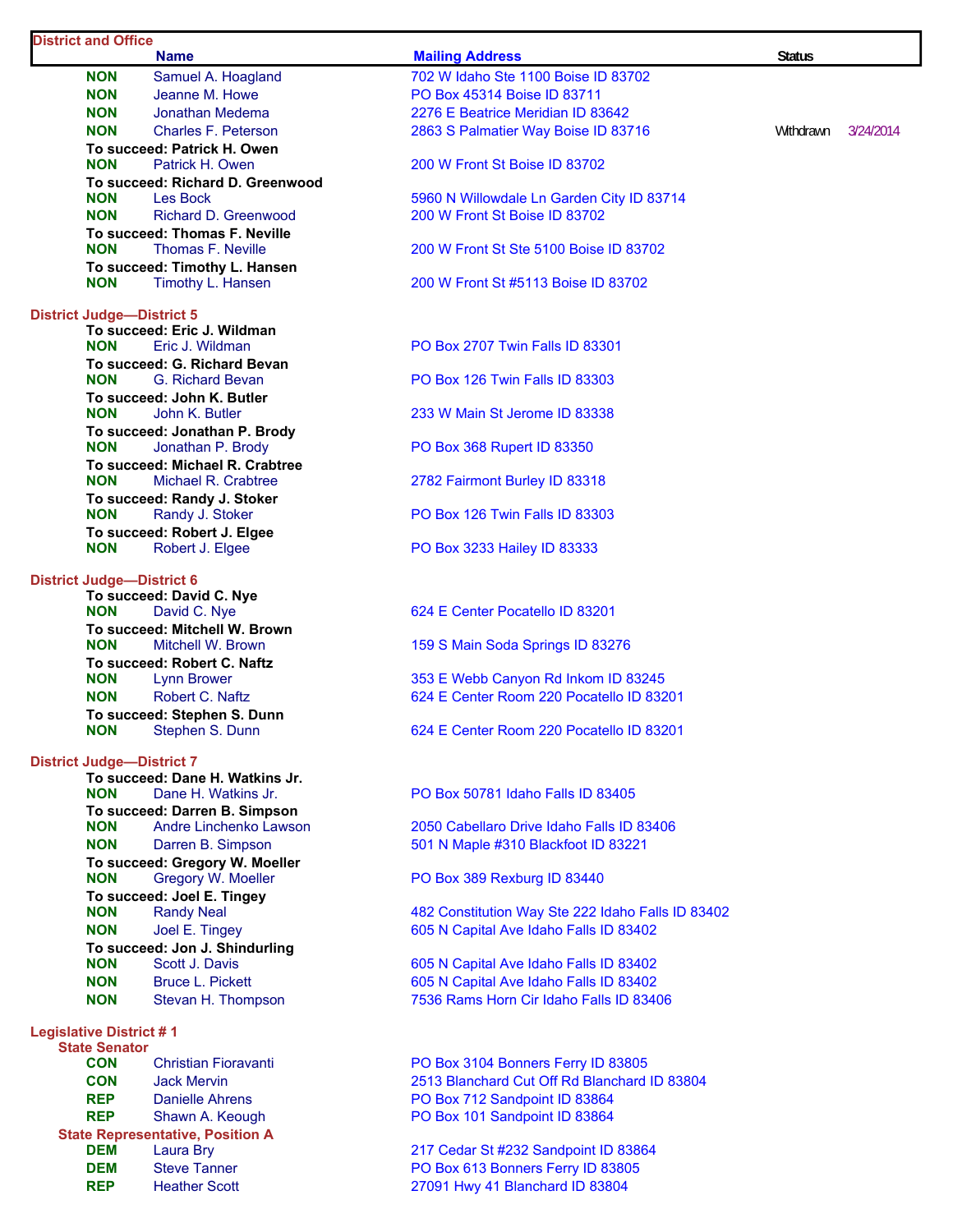| <b>District and Office</b>                             |                                                                 |                                                                        |               |           |
|--------------------------------------------------------|-----------------------------------------------------------------|------------------------------------------------------------------------|---------------|-----------|
|                                                        | <b>Name</b>                                                     | <b>Mailing Address</b>                                                 | <b>Status</b> |           |
| <b>REP</b>                                             | Stephen T. Snedden                                              | PO Box 1972 Sandpoint ID 83864                                         |               |           |
| <b>DEM</b>                                             | <b>State Representative, Position B</b><br><b>Andrew C Sorg</b> | 821 Fir St Sandpoint ID 83864                                          |               |           |
| <b>DEM</b>                                             | <b>Bob Vickaryous</b>                                           | 22185 Westside Rd Bonners Ferry ID 83805                               |               |           |
| <b>REP</b>                                             | <b>Sage Dixon</b>                                               | PO Box 206 Ponderay ID 83852                                           |               |           |
| <b>REP</b>                                             | George E. Eskridge                                              | PO Box 112 Dover ID 83825                                              |               |           |
|                                                        |                                                                 |                                                                        |               |           |
| <b>Legislative District #2</b>                         |                                                                 |                                                                        |               |           |
| <b>State Senator</b><br><b>REP</b>                     | <b>Steve Vick</b>                                               | 2140 E Hanley Ave Dalton Gardens ID 83815                              |               |           |
|                                                        | <b>State Representative, Position A</b>                         |                                                                        |               |           |
| <b>DEM</b>                                             | <b>Cheryl Stransky</b>                                          | 5983 Colfax St Dalton Gardens ID 83815                                 |               |           |
| <b>REP</b>                                             | <b>Vito Barbieri</b>                                            | 564 E Prairie Ave Dalton Gardens ID 83815                              |               |           |
| <b>REP</b>                                             | <b>Fritz Wiedenhoff</b>                                         | 16145 N Radian Rd Rathdrum ID 83858                                    |               |           |
|                                                        | <b>State Representative, Position B</b>                         |                                                                        |               |           |
| <b>REP</b>                                             | <b>Ed Morse</b>                                                 | PO Box 3294 Hayden ID 83835                                            |               |           |
| <b>REP</b>                                             | <b>Eric Redman</b>                                              | PO Box 40 Athol ID 83801                                               |               |           |
| <b>Legislative District #3</b>                         |                                                                 |                                                                        |               |           |
| <b>State Senator</b>                                   |                                                                 |                                                                        |               |           |
| <b>DEM</b>                                             | <b>Jerry Shriner</b>                                            | 12526 W Rickford Bay Rd Coeur d'Alene ID 83814                         | Withdrawn     | 6/9/2014  |
| <b>REP</b>                                             | <b>Bob Nonini</b>                                               | 5875 W Harbor Dr Coeur d'Alene ID 83814                                |               |           |
| <b>REP</b>                                             | <b>Patrick Whalen</b>                                           | 616 Coles Lp Post Falls ID 83854                                       |               |           |
|                                                        | <b>State Representative, Position A</b>                         |                                                                        |               |           |
| <b>DEM</b>                                             | <b>Michelle Lippert</b>                                         | 1955 E Sundance Dr Post Falls ID 83854                                 |               |           |
| <b>REP</b>                                             | <b>Ron Mendive</b>                                              | 3732 S Dusty Ln Coeur d'Alene ID 83814                                 |               |           |
| <b>REP</b>                                             | Terry C. Werner<br><b>State Representative, Position B</b>      | 13157 W Harmon Ave Post Falls ID 83854                                 |               |           |
| <b>REP</b>                                             | Don Cheatham                                                    | PO Box 2011 Post Falls ID 83877                                        |               |           |
| <b>REP</b>                                             | <b>Greg Gfeller</b>                                             | 5071 E Inverness Dr Post Falls ID 83854                                |               |           |
| <b>REP</b>                                             | <b>Jeff Ward</b>                                                | 740 S River Heights Dr Post Falls ID 83854                             |               |           |
|                                                        |                                                                 |                                                                        |               |           |
| <b>Legislative District #4</b>                         |                                                                 |                                                                        |               |           |
| <b>State Senator</b><br><b>REP</b>                     | John W Goedde                                                   | 1010 E Mullan Ave Unit 203 Coeur d'Alene ID 83814                      |               |           |
| <b>REP</b>                                             | <b>Mary Souza</b>                                               | 4153 Fairway Dr Coeur d'Alene ID 83815                                 |               |           |
|                                                        | <b>State Representative, Position A</b>                         |                                                                        |               |           |
| REP                                                    | Lucas "Luke" Malek                                              | 721 N 8th St Coeur d'Alene ID 83814                                    |               |           |
| <b>REP</b>                                             | <b>Toby Schindelbeck</b>                                        | 212 W Ironwood Dr Ste D #237 Coeur d'Alene ID 83814                    |               |           |
|                                                        | <b>State Representative, Position B</b>                         |                                                                        |               |           |
| <b>DEM</b>                                             | <b>Anne Nesse</b>                                               | 854 N Victorian Dr Coeur d'Alene ID 83814                              |               |           |
| <b>REP</b>                                             | <b>Elmer "Rick" Currie</b>                                      | 2608 Honeysuckle Dr Coeur d'Alene ID 83815                             |               |           |
| <b>REP</b>                                             | <b>Kathleen Sims</b>                                            | PO Box 399 Coeur d'Alene ID 83816                                      |               |           |
| <b>Legislative District #5</b>                         |                                                                 |                                                                        |               |           |
| <b>State Senator</b>                                   |                                                                 |                                                                        |               |           |
| <b>DEM</b>                                             | Dan J Schmidt                                                   | 267 Circle Dr Moscow ID 83843                                          |               |           |
| <b>REP</b>                                             | <b>John Carlson</b>                                             | 1824 Carmichael Rd Moscow ID 83843                                     |               |           |
| <b>DEM</b>                                             | <b>State Representative, Position A</b><br>Paulette E. Jordan   | 945 Q St Plummer ID 83851                                              |               |           |
| <b>REP</b>                                             | Lucinda L. Agidius                                              | 1155 Crumarine Lp Rd Moscow ID 83843                                   |               |           |
|                                                        | <b>State Representative, Position B</b>                         |                                                                        |               |           |
| <b>DEM</b>                                             | James C. "Jim" Minser                                           | 29105 Highway 6 Saint Maries ID 83861                                  |               |           |
| <b>DEM</b>                                             | <b>Gary Osborn</b>                                              | 1636 Little Bear Ridge Rd Troy ID 83871                                |               |           |
| <b>REP</b>                                             | <b>Caroline Nilsson Troy</b>                                    | 2794 Hwy 95 Genesee ID 83832                                           |               |           |
|                                                        |                                                                 |                                                                        |               |           |
| <b>Legislative District #6</b><br><b>State Senator</b> |                                                                 |                                                                        |               |           |
| <b>DEM</b>                                             | <b>Pete Gertonson</b>                                           | 39825 Bluejay Ln Lewiston ID 83501                                     |               |           |
| <b>REP</b>                                             | Dan Johnson                                                     | 1006 Richardson Ave Lewiston ID 83501                                  |               |           |
|                                                        | <b>State Representative, Position A</b>                         |                                                                        |               |           |
| <b>DEM</b>                                             | Dan Rudolph                                                     | 3211 4th St Lewiston ID 83501                                          |               |           |
| <b>REP</b>                                             | Thyra K. Stevenson                                              | 308 N Prospect Blvd Lewiston ID 83501                                  |               |           |
|                                                        | <b>State Representative, Position B</b>                         |                                                                        |               |           |
| <b>DEM</b><br><b>REP</b>                               | <b>John Rusche</b><br><b>Jim Evans</b>                          | 1405 27th Ave Lewiston ID 83501<br>32299 Amos Bench Rd Lenore ID 83541 | Withdrawn     | 3/14/2014 |
| <b>REP</b>                                             | <b>Mike Kingsley</b>                                            | 3413 Bluebird Cir Lewiston ID 83501                                    |               |           |
|                                                        |                                                                 |                                                                        |               |           |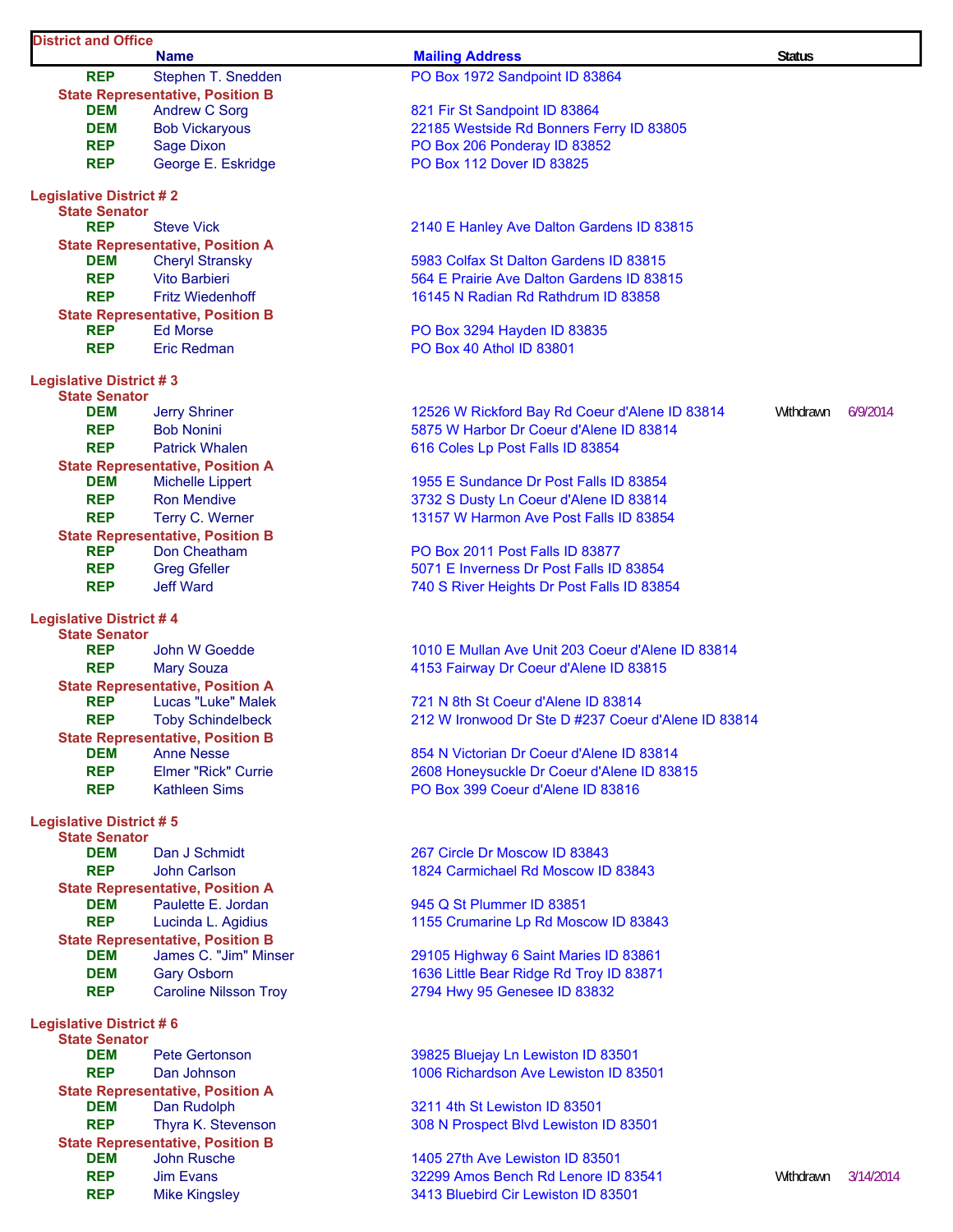#### **Name Mailing Address Mailing Address Status** Status

**Legislative District # 7 State Senator DEM** Casey Drews Box 128 Osburn ID 83849 **REP** Sheryl L. Nuxoll 805 N Maple Cottonwood ID 83522 **State Representative, Position A**<br>**DEM** Jessica Chilcott **DEM** Jessica Chilcott **DEM** Jessica Chilcott **PO Box 504 Sandpoint ID 83864 REP** Shauna Hillman **126 King St Wallace ID 83873 REP** Shannon McMillan **PO Box 26 Silverton ID 83867 State Representative, Position B DEM** Kenneth Murray Meyers 375 Gold Hill Crl Sagle ID 83860 **REP** Paul E. Shepherd PO Box 277 Riggins ID 83549 **Legislative District # 8 State Senator State Representative, Position A**<br>**REP** Terry F. Gestrin **REP** Terry F. Gestrin **PO Box 399 Donnelly ID 83615 State Representative, Position B DEM** Jocelyn Francis Plass PO Box 341 Stanley ID 83278 **REP** Brent Adamson **PO Box 252 Idaho City ID 83631 REP** Lenore Hardy Barrett PO Box 347 Challis ID 83226 **Legislative District # 9 State Senator REP** Abby Lee 5370 Elmore Rd Fruitland ID 83619 **State Representative, Position A DEM** Steve Worthley **355 W Main St Weiser ID 83672 State Representative, Position B REP** Judy Boyle 2301 Valley Rd Midvale ID 83645 **REP** Jeri Soulier **1840 East Fork Rd Weiser ID 83672 Legislative District # 10 State Senator DEM** Micheal E. DeCoria 1221 Blaine St #1 Caldwell ID 83605 **REP** Jim Rice 2319 Polk St Caldwell ID 83605 **State Representative, Position A**<br>**DEM** Travis Manning **State Representative, Position B REP** Brian Darnall Bishop 408 Rothbury Dr Caldwell ID 83605 **REP** Greg Chaney **Changes Changes Colonial Dr Caldwell ID 83605 REP** Kent Marmon **1924 Fillmore St Caldwell ID 83605 Legislative District # 11 State Senator REP** Gregory L. Collett 21255 Lonkey Ln Caldwell ID 83607 **State Representative, Position A**<br>**REP** Gayle L. Batt **REP** Gayle L. Batt **PO Box 14 Huston ID 83630 State Representative, Position B REP** Christy Perry **Christy Perry 6791 Elkhorn Ln Nampa ID 83686 Legislative District # 12 State Senator DEM** Heidi J. Knittel **141 Delaware Ave Nampa ID 83651** 

**Reprise P. Thayn 5655 Hillview Rd Emmett ID 83617** 

**REP** Ernest Walker 1450 Sunset Drive Emmett ID 83617

**REP** Merrill Beyeler 4861 Lemhi Rd Box 62 Leadore ID 83464

**REP** Monty J. Pearce 2001 County Line New Plymouth ID 83655

**REP** Ryan Kerby **120 COV 2410 HWY 5470 Hwy 52 New Plymouth ID 83655 REP** Howard Rynearson 2245 NE 19th Ave Payette ID 83661-5038

**520 E Ash St Caldwell ID 83605 REP** Brandon Hixon **1910 N** Plateau Ave Caldwell ID 83605

**DEM** Leif Skyving **1806 Washington Ave Caldwell ID 83605** 

**DEM** Rita Burns **Rita Burns Rita Burns Rita Burns Caldwell ID 83607 REP** Steve A. Kren **1811 W Greenhurst Rd Nampa ID 83686** Withdrawn 4/3/2014 **REP** Patti Anne Lodge 18500 Symms Road Caldwell ID 83607

**REP** Todd Lakey 34 S Bingham St Nampa ID 83651 **REP** Lee Rice 16433 N Midland Blvd Ste 83 Nampa ID 83687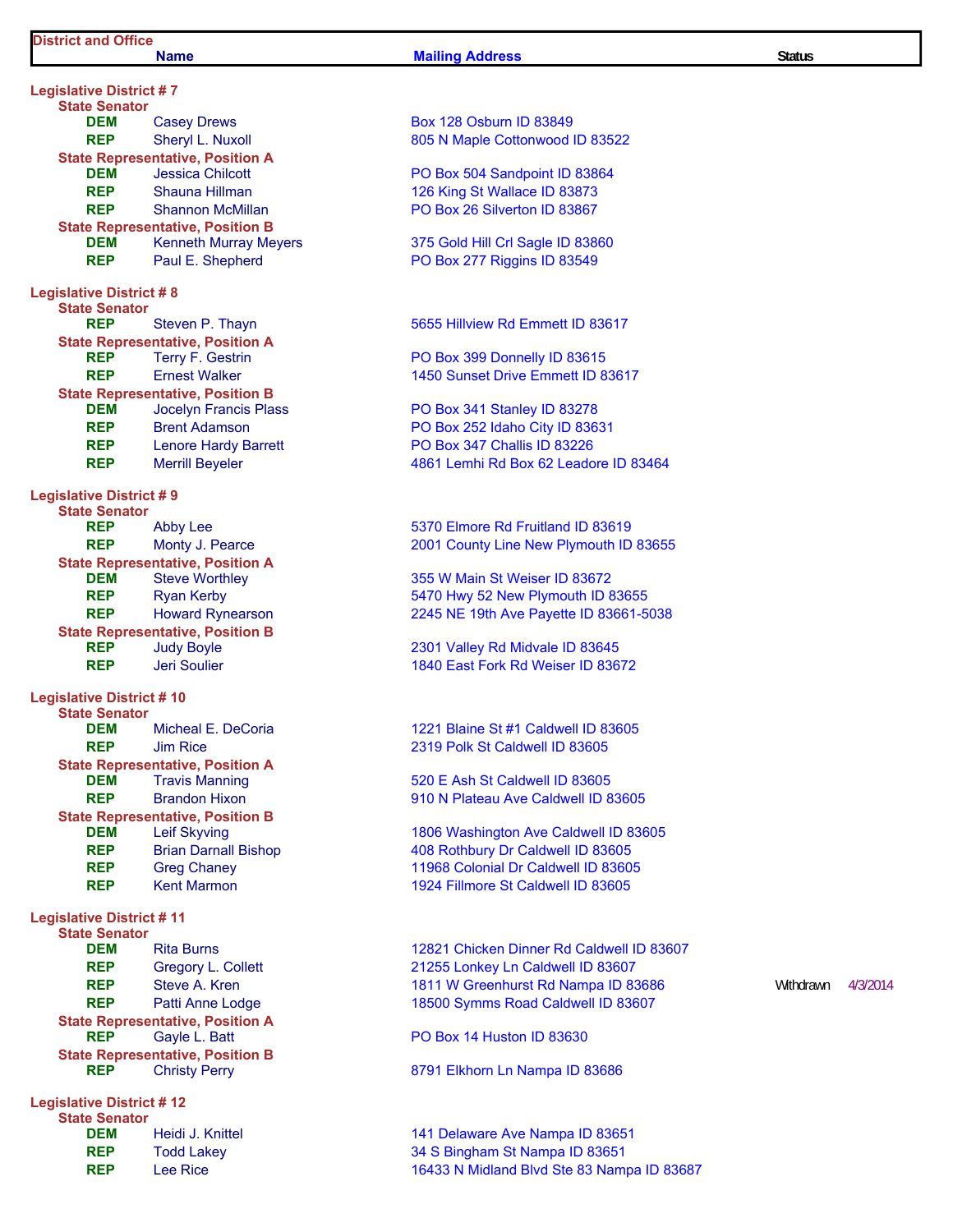## **District and Office Name Mailing Address Status State Representative, Position A**<br>**DEM** Maria Gonzalez Mabbutt

**State Representative, Position B DEM** F. Lawrence Dawson 426 N David Frost St Nampa ID 83651 **Legislative District # 13 State Senator State Representative, Position A REP** Brent J. Crane **PO Box 86 Nampa ID 83653 State Representative, Position B**

**Legislative District # 14 State Senator DEM** Robert D Spencer **PO Box 1184 Eagle ID 83616 State Representative, Position A DEM** Jane M. Rohling **1988 582 Palmetto Dr Eagle ID 83616 State Representative, Position B**

**Legislative District # 15 State Senator State Representative, Position A State Representative, Position B**

**Legislative District # 16 State Senator State Representative, Position A DEM** Jimmy Farris 7892 W Holt Ct Boise ID 83704 **REP** Rosann Wiltse 809 N Riviera Dr Boise ID 83703 **State Representative, Position B DEM** Hy Kloc **CONSERVING BOOK AND HY KIDS** 3932 Oak Park PI Boise ID 83703

**Legislative District # 17 State Senator State Representative, Position A DEM** John Gannon 2104 S Pond St Boise ID 83705 **State Representative, Position B DEM** Sue Chew **1304 Lincoln Ave Boise ID 83706** 

**803 Tenth Street South Nampa ID 83651 REP** Robert Anderst **Repart Anderst 2008** 7401 E Grey Lag Dr Nampa ID 83687 **REP** Roger L. Hunt 6120 Airport Rd Nampa ID 83687

**REP** Robert Muse 221 N Jefferson St Nampa ID 83651 **REP** Rick D. Youngblood 12612 Smith Ave Nampa ID 83651

**DEM** Carl Davis **Carl Davis** 2007 E Louisana Ave Nampa ID 83686 **REP** Curt McKenzie 1911 S Candlewood Dr Nampa ID 83686 **REP** Grant Miller 1902 W Placer Creek Ct Nampa ID 83686

**REP** Patrick N O'Brien 619 M Bird Avenue Nampa ID 83686

**REP** Gary E. Collins 2019 E Massachusetts Ave Nampa ID 83686 **REP** Alan C. Jones 3622 Shipman Cir Nampa ID 83686

**REP** Marv Hagedorn 6285 W Ridgeside St Meridian ID 83646

**REP** Mike Moyle **1988 Mike Moyle 1988 M** 2008 M 2010 Mike Myle 480 N Plummer Rd Star ID 83669

**DEM** Rob Spencer **Rob Spencer** 991 N Pinnacle Wy Eagle ID 83616 **REP** Reed DeMordaunt 1017 S Arbor Island Way Eagle ID 83616

**DEM** Richard Keller **Richard Keller** 13329 W Pala Mesa Dr Boise ID 83713 **REP** Quane Kenyon Sr.  $3971$  Oxbow Ave Boise ID 83713 Withdrawn 3/25/2014 **REP** Fred S. Martin **1988 Fred S. Martin** 3672 N Tumbleweed Pl Boise ID 83713 **REP** Diego Rodriguez 11243 W Marlinwood St Boise ID 83713

**DEM** Steve Berch **Steve Berch 2006** 13328 W Engelmann Dr Boise ID 83713 **REP** Lynn M. Luker 514 S El Blanco Dr Boise ID 83709

**DEM** John Hart **10099 W Alliance Dr Boise ID 83704 REP** Patrick McDonald **13359 W Annabrook Dr Boise ID 83713 REP** Jason Joel Robinson 1046 N Jullion Ave Boise ID 83704

**DEM** Grant Burgoyne **2203 Mountain View Dr Boise ID 83706 REP** Joel Robinson 5019 W Redbridge Ct Boise ID 83703

**DEM** John McCrostie 7820 W Riverside Dr Garden City ID 83714 **DEM** Jeff Stephenson 312 E 47th St #4 Garden City ID 83714

**REP** Jim Silsby **1915 Fairmeadow Dr Boise ID 83704** 

**DEM** Elliot Werk 6810 Randolph Dr Boise ID 83709

**DEM** Carrie Semmelroth 4224 W Fairmont St Boise ID 83706-2011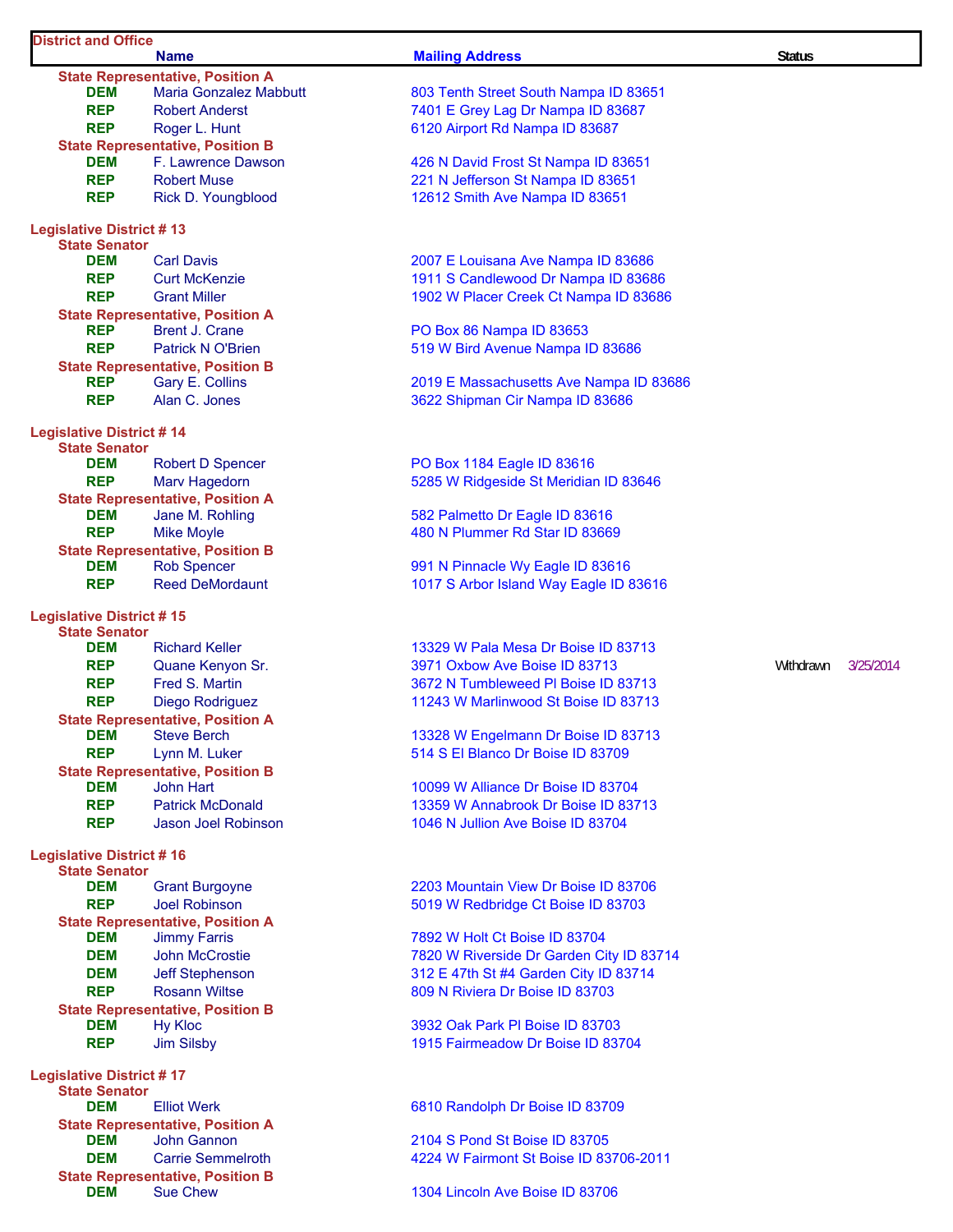**Legislative District # 18 State Senator**

#### **Name Mailing Address Status**

**REP** Edward Dindinger 2989 S Ivy St Boise ID 83706 **State Representative, Position A REP** Ryan D. Jenks 7070 Delwood Dr Boise ID 83709 **State Representative, Position B DEM** Phylis King **DEM** Phylis King **Property Palouse Boise ID 83705 REP** Dom Gelsomino 2221 S Amy Ave Boise ID 83706 **Legislative District # 19 State Senator State Representative, Position A DEM** Mathew "Mat" Erpelding 2519 W Idaho St Boise ID 83702 **State Representative, Position B DEM** Troy Rohn 1302 N 21st Boise ID 83702 **DEM** Melissa Wintrow 1711 Ridenbaugh St Boise ID 83702 **Legislative District # 20 State Senator REP** Chuck Winder 5528 N Ebbetts Ave Boise ID 83713 **State Representative, Position A**<br>**REP** Joe A Palmer **REP** Joe A Palmer 1524 N Meridian Rd Meridian ID 83642 **State Representative, Position B Legislative District # 21 State Senator State Representative, Position A REP** Steven C. Harris 851 E Martinique Dr Meridian ID 83642 **State Representative, Position B REP** Ricky L. Bowman 9630 W Bronze Dr Boise ID 83709 **REP** Thomas E. "Tom" Dayley 4892 S Willandra Wy Boise ID 83709 **Legislative District # 22 State Senator REP** Lori DenHartog **PO Box 267 Meridian ID 83680 REP** Rich Jarvis **Repart 2018 12-12 State 12-13 S** Linder Rd Meridian ID 83642 Withdrawn 3/26/2014 **REP** Charles Pratt Porter 1091 E Soapstone Ct Kuna ID 83634 **State Representative, Position A REP** John Vander Woude 5311 Ridgewood Rd Nampa ID 83687 **State Representative, Position B REP** Jason Monks 1002 W Washington Dr Meridian ID 83642 **Legislative District # 23 State Senator State Representative, Position A REP** Rich Wills **REP** Rich Wills **REP** Rich Wills **State Representative, Position B**<br>**DEM** "Spike" R.L. Ericson **REP** Steven Millington 3821 N 1500 E Buhl ID 83316 **Legislative District # 24**

**State Senator State Representative, Position A DEM** Dale Varney **DALE 2008 PO Box 5382 Twin Falls ID 83303** 

**DEM** Janie Ward-Engelking 3578 S Crosspoint Ave Boise ID 83706 **REP** Susan Decker Alvord 2216 White Pine Place Boise ID 83706 Withdrawn 3/28/2014

**DEM** Ilana Rubel 2750 E Migratory Dr Boise ID 83706-6930

**DEM** Cherie Buckner-Webb 2304 W Bella Street Boise ID 83702 **REP** Tony Snesko 3831 W Deer Path Dr Hidden Springs ID 83714

**REP** Mitchell Berger 699 N Hearthstone Drive Boise ID 83702

**REP** James Holtzclaw 3720 N Heritage View Ave Meridian ID 83646

Clifford R. "Cliff" Bayer 592 E St Kitts Dr Meridian ID 83642

**Bert Brackett REPPENDED 48331 Three Cr Hwy Rogerson ID 83302** 

**DEM** Mary Ann Richards 1452 N State Line Rd Homedale ID 83628

**DEM** "Spike" R.L. Ericson 15000 Soles Rest Creek Road Oasis ID 83647 **REP** Pete Nielsen **1303 SW Easy St Mountain Home ID 83647** 

**Shelley M. Gardner 563 Trotter Dr Twin Falls ID 83301 REP** Lee Heider **1631 Richmond Dr Twin Falls ID 83301**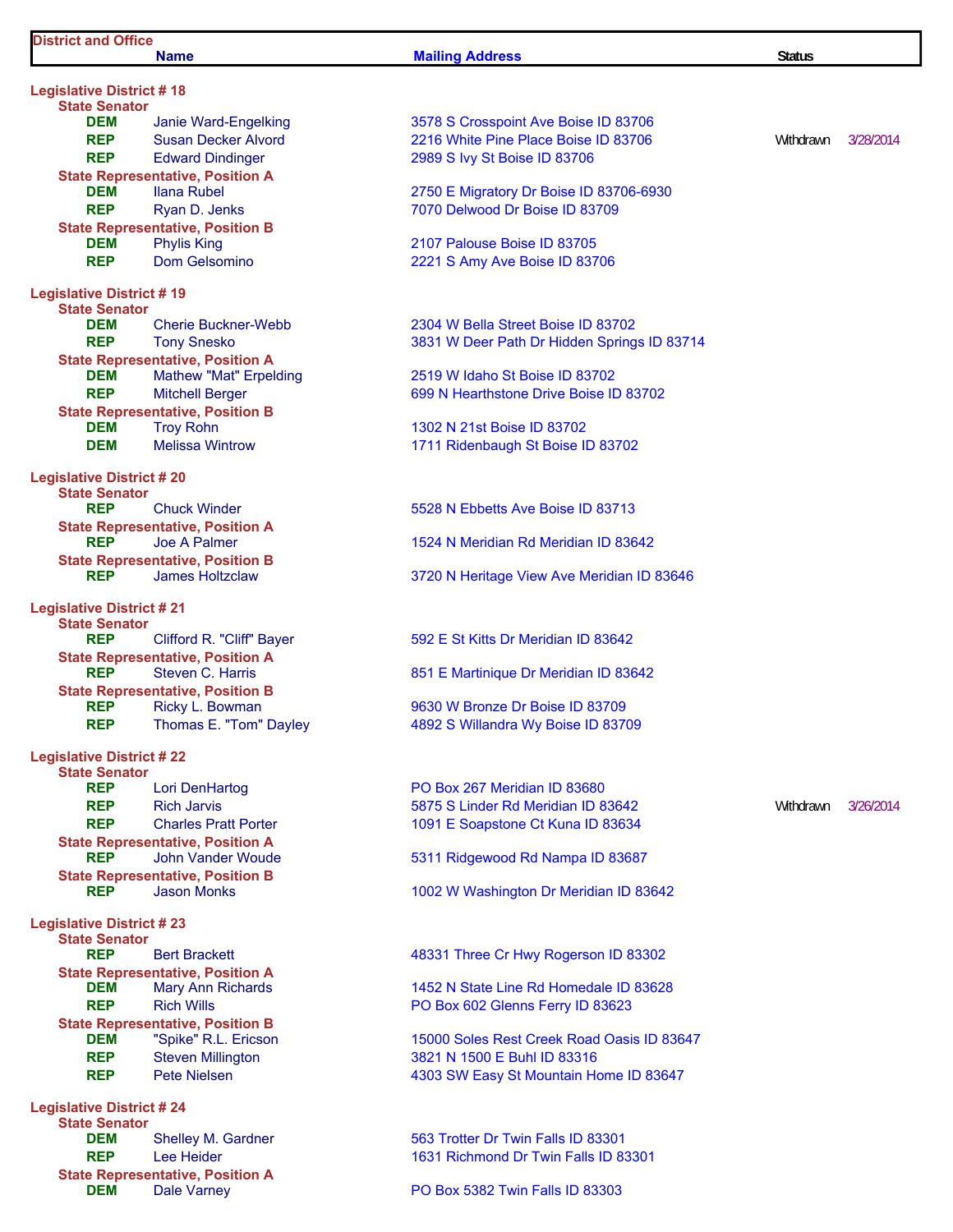| <b>District and Office</b>                              |                                                                        |                                                      |               |           |
|---------------------------------------------------------|------------------------------------------------------------------------|------------------------------------------------------|---------------|-----------|
|                                                         | <b>Name</b>                                                            | <b>Mailing Address</b>                               | <b>Status</b> |           |
| <b>REP</b>                                              | Lance W. Clow                                                          | 2170 Bitterroot Dr Twin Falls ID 83301               |               |           |
| <b>DEM</b>                                              | <b>State Representative, Position B</b><br><b>Catherine Talkington</b> | 1964 Galena Dr Twin Falls ID 83301                   |               |           |
| <b>REP</b>                                              | <b>Stephen Hartgen</b>                                                 | 1681 Wildflower Ln Twin Falls ID 83301               |               |           |
|                                                         |                                                                        |                                                      |               |           |
| <b>Legislative District #25</b>                         |                                                                        |                                                      |               |           |
| <b>State Senator</b><br><b>REP</b>                      | <b>Jim Patrick</b>                                                     |                                                      |               |           |
|                                                         | <b>State Representative, Position A</b>                                | 2231 E 3200 N Twin Falls ID 83301                    |               |           |
| <b>REP</b>                                              | <b>Maxine T Bell</b>                                                   | 194 S 300 E Jerome ID 83338                          |               |           |
|                                                         | <b>State Representative, Position B</b>                                |                                                      |               |           |
| <b>REP</b>                                              | <b>Clark Kauffman</b>                                                  | 3791 N 2100 E Filer ID 83328                         |               |           |
|                                                         |                                                                        |                                                      |               |           |
| <b>Legislative District #26</b><br><b>State Senator</b> |                                                                        |                                                      |               |           |
| <b>DEM</b>                                              | <b>Michelle Stennett</b>                                               | PO Box 475 Ketchum ID 83340                          |               |           |
| <b>REP</b>                                              | Dale Ewersen                                                           | PO Box 24 Bellevue ID 83313                          |               |           |
|                                                         | <b>State Representative, Position A</b>                                |                                                      |               |           |
| <b>DEM</b>                                              | <b>Richard Fosbury</b>                                                 | 130 Glendale Rd Bellevue ID 83313                    |               |           |
| <b>REP</b>                                              | <b>Steve Miller</b>                                                    | 1208 E 200 N Fairfield ID 83327                      |               |           |
|                                                         | <b>State Representative, Position B</b>                                |                                                      |               |           |
| <b>DEM</b>                                              | <b>Donna Pence</b>                                                     | 1960 US Hwy 26 Gooding ID 83330                      |               |           |
| <b>REP</b>                                              | Don Hudson                                                             | 11 W. Huyser Dr Shoshone ID 83352                    |               |           |
| <b>Legislative District #27</b>                         |                                                                        |                                                      |               |           |
| <b>State Senator</b>                                    |                                                                        |                                                      |               |           |
| <b>REP</b>                                              | Dean L. Cameron                                                        | 1101 Ruby Dr Rupert ID 83350                         |               |           |
|                                                         | <b>State Representative, Position A</b>                                |                                                      |               |           |
| <b>REP</b>                                              | <b>Scott Bedke</b>                                                     | PO Box 89 Oakley ID 83346                            |               |           |
| <b>REP</b>                                              | <b>State Representative, Position B</b><br><b>Fred Wood</b>            | PO Box 1207 Burley ID 83318                          |               |           |
|                                                         |                                                                        |                                                      |               |           |
| <b>Legislative District #28</b>                         |                                                                        |                                                      |               |           |
| <b>State Senator</b>                                    |                                                                        |                                                      |               |           |
| <b>DEM</b><br><b>REP</b>                                | <b>Lin Whitworth</b><br><b>Jim Guthrie</b>                             | 1685 N Indian Creek Rd Inkom ID 83245                | Withdrawn     | 6/30/2014 |
|                                                         | <b>State Representative, Position A</b>                                | 425 W Goodenough McCammon ID 83250                   |               |           |
| <b>DEM</b>                                              | <b>Marshall D. Evans</b>                                               | 152 Stephen Inkom ID 83245                           | Withdrawn     | 7/14/2014 |
| <b>REP</b>                                              | <b>Ken Andrus</b>                                                      | 6948 E Old Oregon Trail Rd Lava Hot Springs ID 83246 |               |           |
|                                                         | <b>State Representative, Position B</b>                                |                                                      |               |           |
| <b>DEM</b>                                              | <b>Peggy Evans</b>                                                     | PO Box 365 McCammon ID 83250                         | Withdrawn     | 6/30/2014 |
| <b>REP</b>                                              | <b>Lance Earl</b>                                                      | 2530 Big Canyon Rd Rockland ID 83271                 |               |           |
| <b>REP</b>                                              | <b>Kelley Packer</b>                                                   | PO Box 147 McCammon ID 83250                         |               |           |
| <b>Legislative District #29</b>                         |                                                                        |                                                      |               |           |
| <b>State Senator</b>                                    |                                                                        |                                                      |               |           |
| <b>DEM</b>                                              | <b>Roy Lacey</b>                                                       | 13774 W Trail Creek Rd Pocatello ID 83204            |               |           |
| <b>REP</b>                                              | <b>Kert Howard</b>                                                     | 7688 W Portneuf Rd Pocatello ID 83204                |               |           |
| <b>REP</b>                                              | <b>Tom Katsilometes</b>                                                | PO Box 11 Pocatello ID 83204                         |               |           |
|                                                         | <b>State Representative, Position A</b>                                |                                                      |               |           |
| <b>DEM</b>                                              | <b>Mark Nye</b>                                                        | 173 S 15th Ave Pocatello ID 83201-4056               |               |           |
| <b>REP</b>                                              | <b>Matthew Bloxham</b>                                                 | 405 E Dillon St Pocatello ID 83201                   |               |           |
| DEM                                                     | <b>State Representative, Position B</b><br><b>Elaine Smith</b>         | 3759 Heron Ave Pocatello ID 83201                    |               |           |
| <b>REP</b>                                              | <b>Terrel "Ned" Tovey</b>                                              | 146 S 16th Ave Pocatello ID 83201                    |               |           |
|                                                         |                                                                        |                                                      |               |           |
| <b>Legislative District #30</b>                         |                                                                        |                                                      |               |           |
| <b>State Senator</b>                                    |                                                                        |                                                      |               |           |
| <b>REP</b>                                              | Dean M. Mortimer                                                       | 7403 South 1st East Idaho Falls ID 83404             |               |           |
| <b>REP</b>                                              | <b>State Representative, Position A</b><br><b>Jeff Thompson</b>        | 1739 Peggys Ln Idaho Falls ID 83402                  |               |           |
| <b>REP</b>                                              | <b>Steve Yates</b>                                                     | 2184 Channing Wy #108 Idaho Falls ID 83404           |               |           |
|                                                         | <b>State Representative, Position B</b>                                |                                                      |               |           |
| <b>REP</b>                                              | <b>Wendy Horman</b>                                                    | 1860 Heather Cir Idaho Falls ID 83406                |               |           |
|                                                         |                                                                        |                                                      |               |           |
| <b>Legislative District #31</b><br><b>State Senator</b> |                                                                        |                                                      |               |           |
| <b>REP</b>                                              | <b>Steve Bair</b>                                                      | 947 W 200 S Blackfoot ID 83221                       |               |           |
|                                                         |                                                                        |                                                      |               |           |

 $\mathsf{l}$